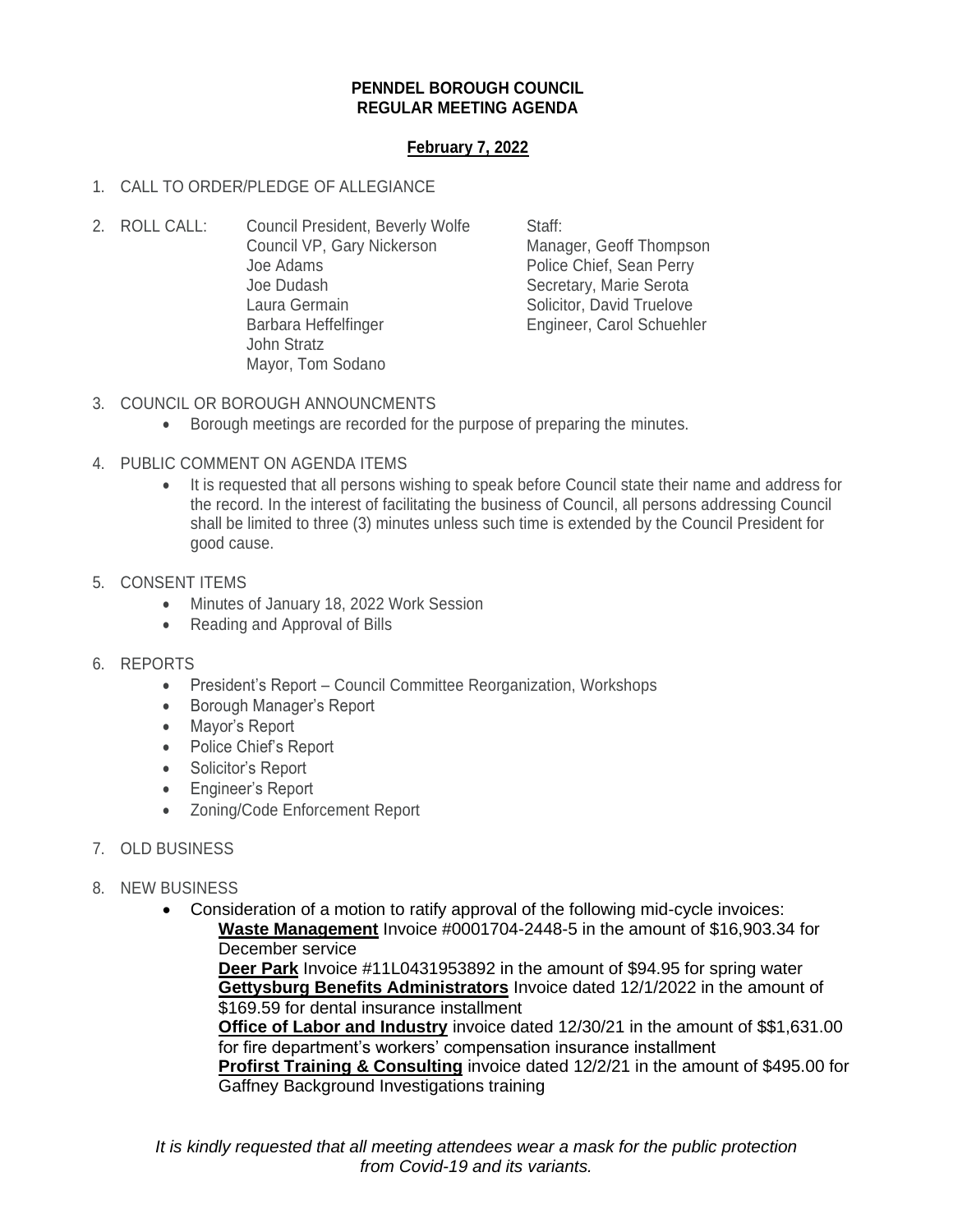**Comcast** invoices dated 1/1/22 and 1/2/22 in the amount of \$436.65 for PD internet and voice service and internet at 790 Neshaminy St. **Comcast** Invoice #137487470 dated 1/1/22 in the amount of \$516.30 for business voice edge service **Independence Blue Cross** Invoice #220107042025 in the amount of \$5,821.18 for medical insurance installment **Selective Insurance** invoice dated 1/12/2022 in the amount of \$11,349.00 for workers' compensation and commercial package insurance installment **Advance Auto Parts** invoice dated 12/31/21 in the amount of \$171.44 for batteries for the backhoe **Comcast** invoice dated 1/15/22 in the amount of \$215.47 for internet and voice services

- Consideration of a motion to authorize Beverly Wolfe to attend the PSAB Conference in Hershey, PA from 5/22/22 to 5/25/22
- Consideration of a motion to accept Beverly Wolfe's resignation from the Planning **Commission**
- Consideration of a motion to reappoint Bud Murphy to the Planning Commission with term expiration 12/31/2025
- Consideration of a motion to appoint additional members to the Planning Commission
- Consideration of a motion to authorize advertisement for pavement base repairs for the Holly and Oak Avenue Paving Project
- Consideration of a motion to authorize application for the Community Development Block Grant
- Consideration of a motion to authorize bid preparation for storm sewer inlet repairs
- Consideration of a motion to approve I & I proposal from Sewer Specialty Services Co., Inc. for inspections and repair not to exceed \$60,000
- Consideration of a motion to approve Payment Recommendation #1 dated 1/15/22 to Premier Builders, Inc. for the Borough Hall Exterior Renovations project in the amount of \$52,021.34 as recommended by Gilmore & Associates
- Consideration of a motion to hire Heather Carnivale as part-time police officer contingent upon completion of background check
- Consideration of a motion to authorize our solicitor to begin working with the Ordinance Committee to revise and update the sign ordinance
- 9. PUBLIC COMMENT
- 10. COUNCIL MEMBERS TO BE HEARD
- 11. ADJOURN

*February Borough Meeting: February 22,2022*

*It is kindly requested that all meeting attendees wear a mask for the public protection from Covid-19 and its variants.*